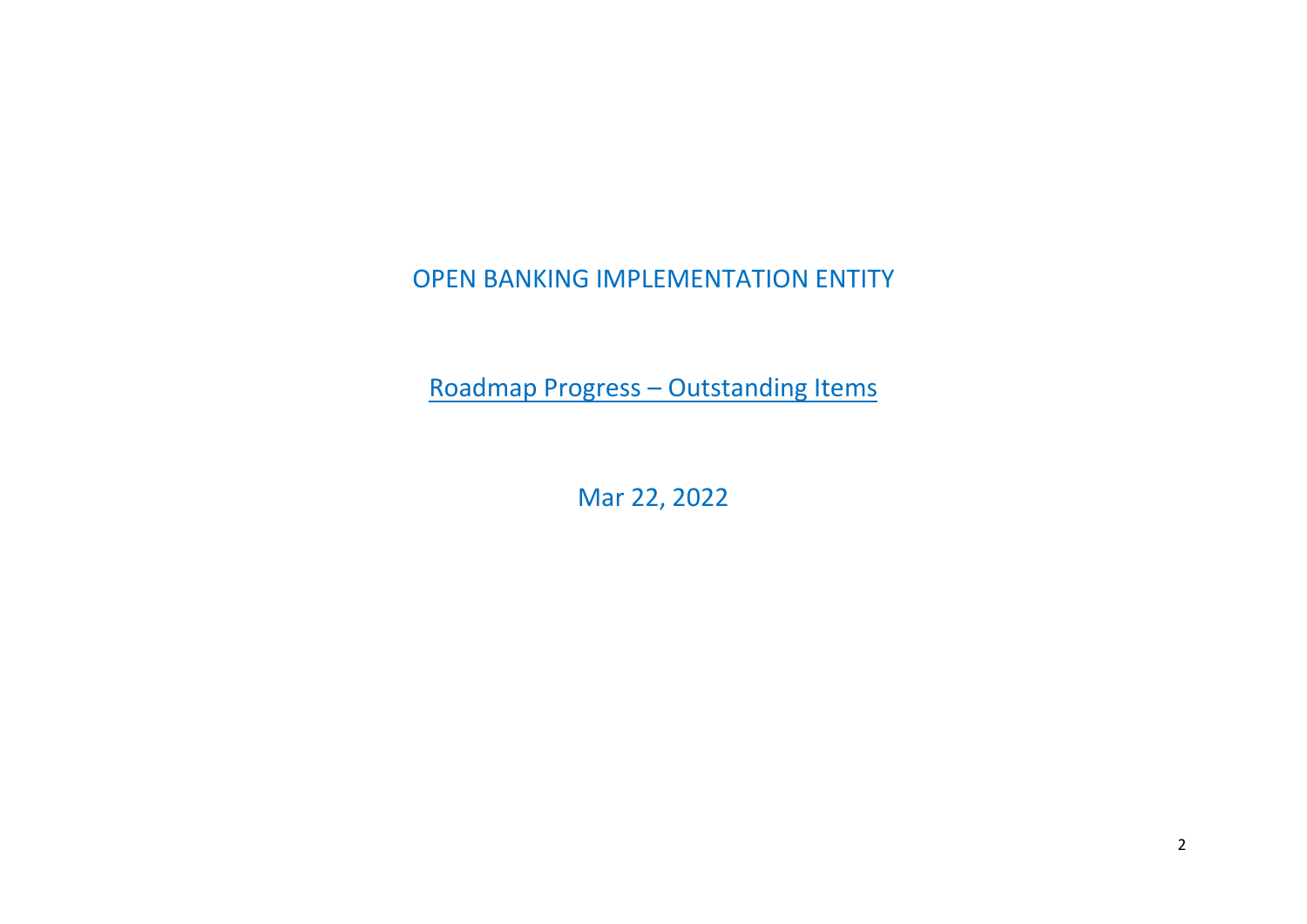## **Summary of Roadmap Requirements**

- **1. Remaining Roadmap items with CMA9 implementation requirements\***
	- *A10 Sweeping*  VRPs for sweeping incl MRO and General Availability due for delivery end July 2022
	- *A2(b)(iii) Consent and Access Dashboards*  3.1.10 dashboard requirements, deferred due to delays in FCA 90-day reauthentication changes (i.e. updates to CEGs to include principles and examples of best practice). Expected delivery Sept 2022 (TBC with v3.1.10 standards work)
	- *A2(c)(ii) MI Enhanced MI Submission Mechanism* (MI automated delivery). Implementation expected to be completed by July 2022.

## **2. Remaining Roadmap items with no CMA9 implementation requirements under the Order**

- *A2(a)(i) 2-way notification of revocation* Follow on evaluation, industry consultation and final report on push notifications as part of v3.1.10 consultation
- Standards maintenance: Completion of v3.1.10 (90-day reauthentication requirements, CEG amendments, Transaction Risk Indicators).
- *A7 Root Cause Analysis of Consent* Maintenance: Review of consent success rate improvement April 2022. Further work to agree consistent definition and conformance of consent success (to be determined). Outstanding conversation with CMA-9 regarding reliance on TPPs MI to negate requirement on further CMA-9 data adjustments.
- *A12 TPP-side Customer Protection* Publish Purchase Risk guidance following revisions arising from FCA feedback

## **3. BAU/maintenance**

- *A3 Functional and CEG Conformance* Conformance and performance monitoring (including consent success tracking)
- *A2(c) Customer Evaluation Framework* CEF ongoing reporting.
- *A2(c)(ii) MI Hi-frequency MI* -TPP MI product build.
- *A2(d) Evolving Standards on COP/CRM* Ongoing dialogue with pay.uk and PSR on CoP/CRM impact on open banking.
- EURC Balance Research
- EURC Crisis management support (with GOFCOE)
- EURC Fraud Response Plan (focus on open banking payments and providing input into UKF, pay.uk, PSR)

\* Dates for expected implementation shown, after which and subject to implementation requirements being met, item to be considered complete by OBIE. Individual firms to manage exceptions to the dates bilaterally with OBIE and updates to be provided to CMA as appropriate.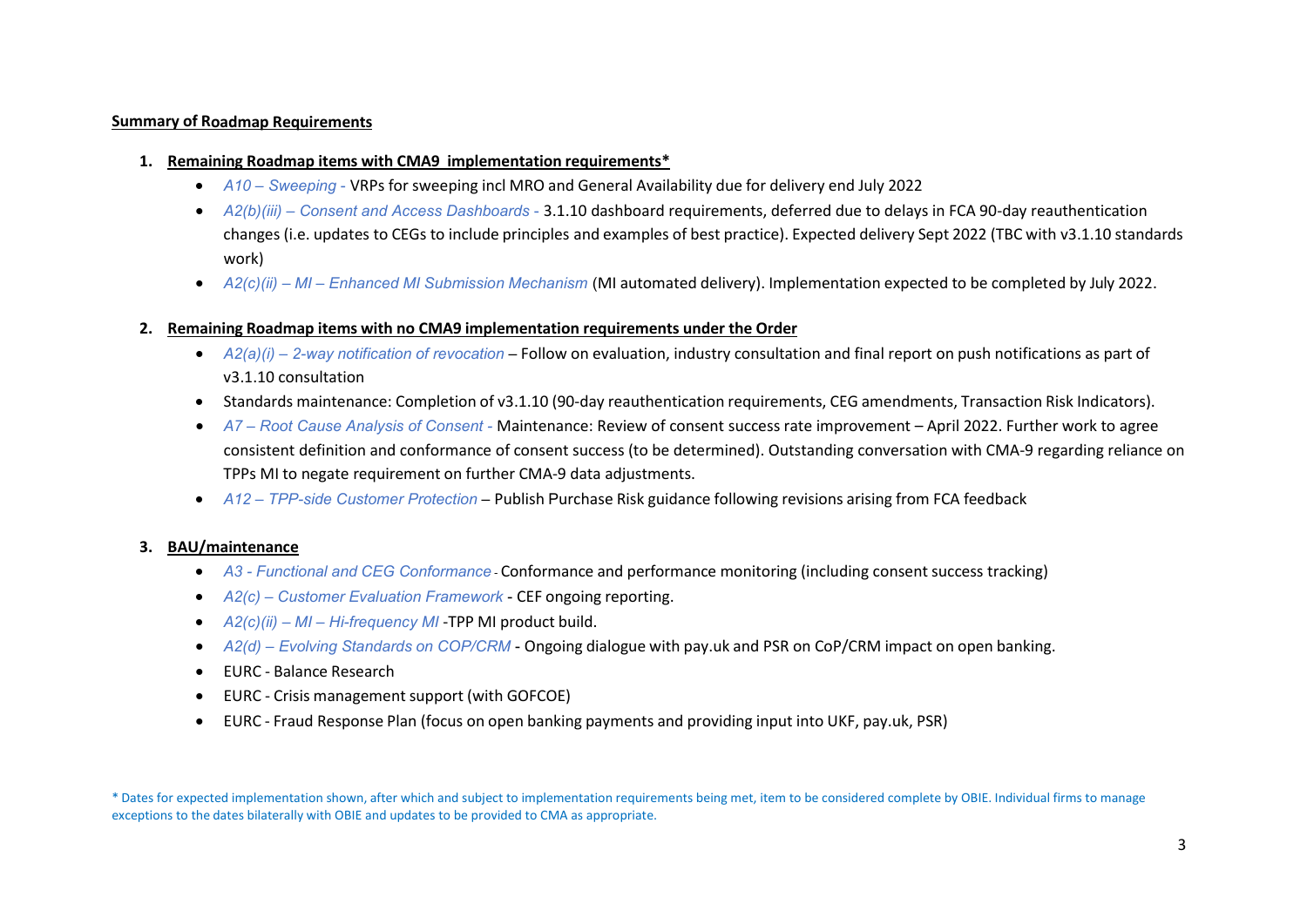**Section 1**: Items from Current Roadmap that Require Updating (A2)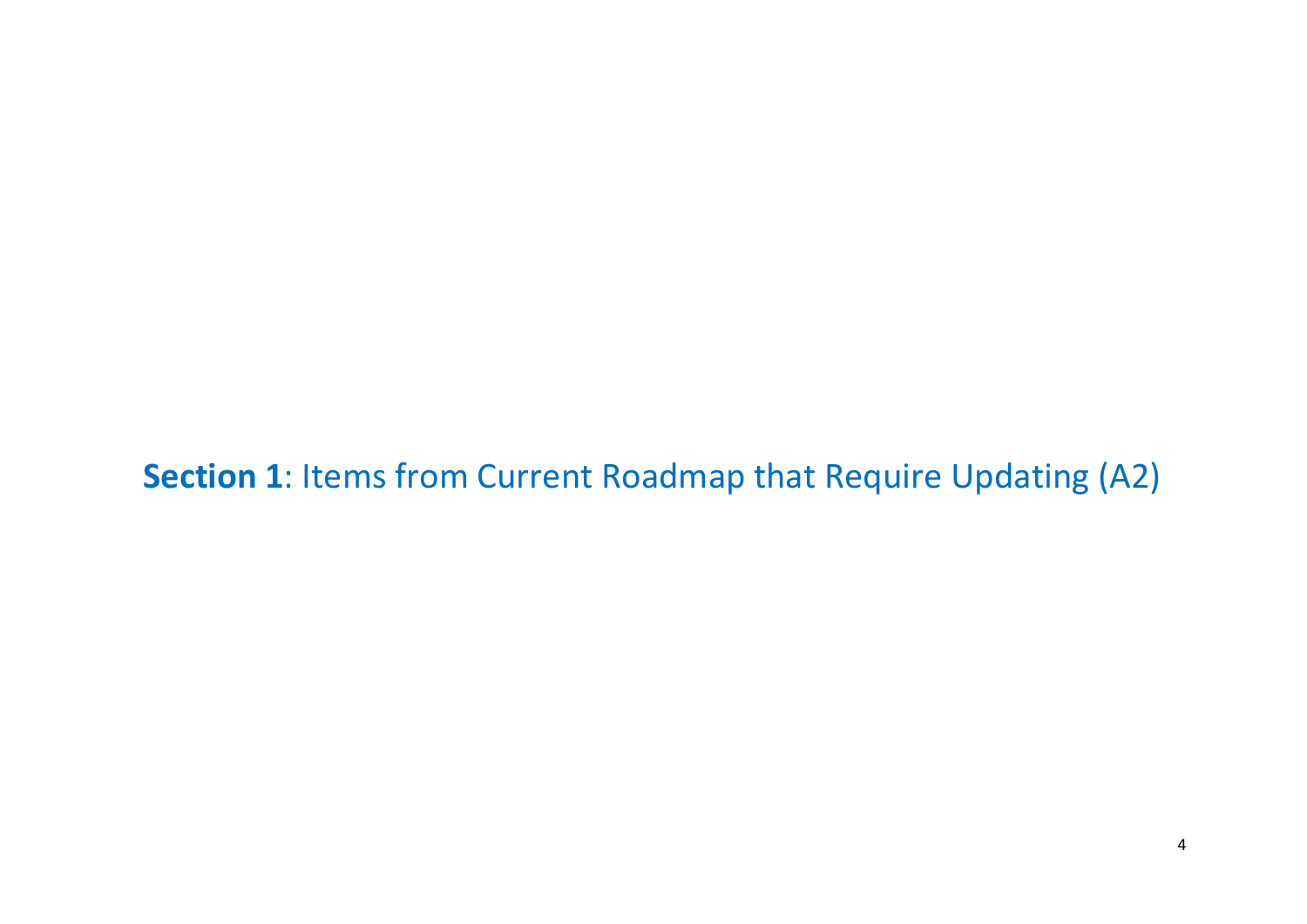| Reference | Roadmap<br><b>Scope Item</b>             | <b>Original</b><br>Roadmap | <b>Description &amp; Work Activity</b>                                                                                                                                                                                                                                                                                                                                                                                                                                                                                                                                                                                                                                                                                                                                                                                                                                                                                                                                                                                                                                                                                                                                                                                                                                                                                                                                           | <b>STATUS UPDATE</b>                                                                                                                                                                                                                                                                                 |
|-----------|------------------------------------------|----------------------------|----------------------------------------------------------------------------------------------------------------------------------------------------------------------------------------------------------------------------------------------------------------------------------------------------------------------------------------------------------------------------------------------------------------------------------------------------------------------------------------------------------------------------------------------------------------------------------------------------------------------------------------------------------------------------------------------------------------------------------------------------------------------------------------------------------------------------------------------------------------------------------------------------------------------------------------------------------------------------------------------------------------------------------------------------------------------------------------------------------------------------------------------------------------------------------------------------------------------------------------------------------------------------------------------------------------------------------------------------------------------------------|------------------------------------------------------------------------------------------------------------------------------------------------------------------------------------------------------------------------------------------------------------------------------------------------------|
|           |                                          | <b>Item</b>                |                                                                                                                                                                                                                                                                                                                                                                                                                                                                                                                                                                                                                                                                                                                                                                                                                                                                                                                                                                                                                                                                                                                                                                                                                                                                                                                                                                                  |                                                                                                                                                                                                                                                                                                      |
| A2 (a)(i) | Two way<br>notification of<br>revocation | P <sub>2</sub>             | <b>Initial Evaluation:</b><br>Completed.<br>$\bullet$<br><b>Standards Development:</b><br>Completed.<br>Standards already incorporate aggregate polling and push notifications.<br>$\bullet$<br><b>CMA9 Implementation (deferral possible):</b><br>Mandatory CMA9 implementation of aggregated polling to be no later than<br>the end of June 2020 (Subject to any Deferrals approved by the Trustee).<br><b>Follow-on Evaluation:</b><br>Follow-on three month Evaluation, to assess whether push notifications<br>$\bullet$<br>should be implemented, to take place at the earlier of:<br>Once 25% of TPPs by API volume have implemented aggregated<br>a)<br>polling, but no earlier than 6 months post Crisis Impact Period; or<br>15 months post Crisis Impact Period.<br>b)<br>Follow-on Evaluation to consist of:<br>OBIE preparatory work: for one month starting min six/max 16 months<br>a)<br>after the end of the Crisis Impact Period.<br>Industry consultation (with CMA9 Participation): for one month, to<br>b)<br>commence min seven months / max 16 months after end of the Crisis<br>Impact Period.<br>Final Report: to be completed within one month of the completion of<br>c)<br>the industry consultation. If the report recommends the<br>implementation of push notifications, such a recommendation would<br>be a matter for consideration by the CMA. | OBIE work outstanding: Follow-on Evaluation remains to be completed<br>and will be conducted in parallel to the consultation on Standards<br>Release 3.1.10. OBIE does not expect there to be appetite from either<br>TPPs or ASPSPs for change.<br>No implementation requirement for CMA9 expected. |
| A2(a)(ii) | Trusted<br>beneficiaries                 | P8                         | <b>Preliminary Evaluation:</b><br>Completed.<br><b>Standards Development:</b><br>Completed.<br>$\bullet$<br>CMA9 Implementation (deferral possible):<br>Mandatory CMA9 implementation to be no later than end of October 2020<br>$\bullet$<br>(Subject to any Deferrals approved by the Trustee).<br>If the ASPSP already provides parity of customer experience with respect to<br>$\bullet$<br>exemptions with its direct channel, no action is required.                                                                                                                                                                                                                                                                                                                                                                                                                                                                                                                                                                                                                                                                                                                                                                                                                                                                                                                      | Complete                                                                                                                                                                                                                                                                                             |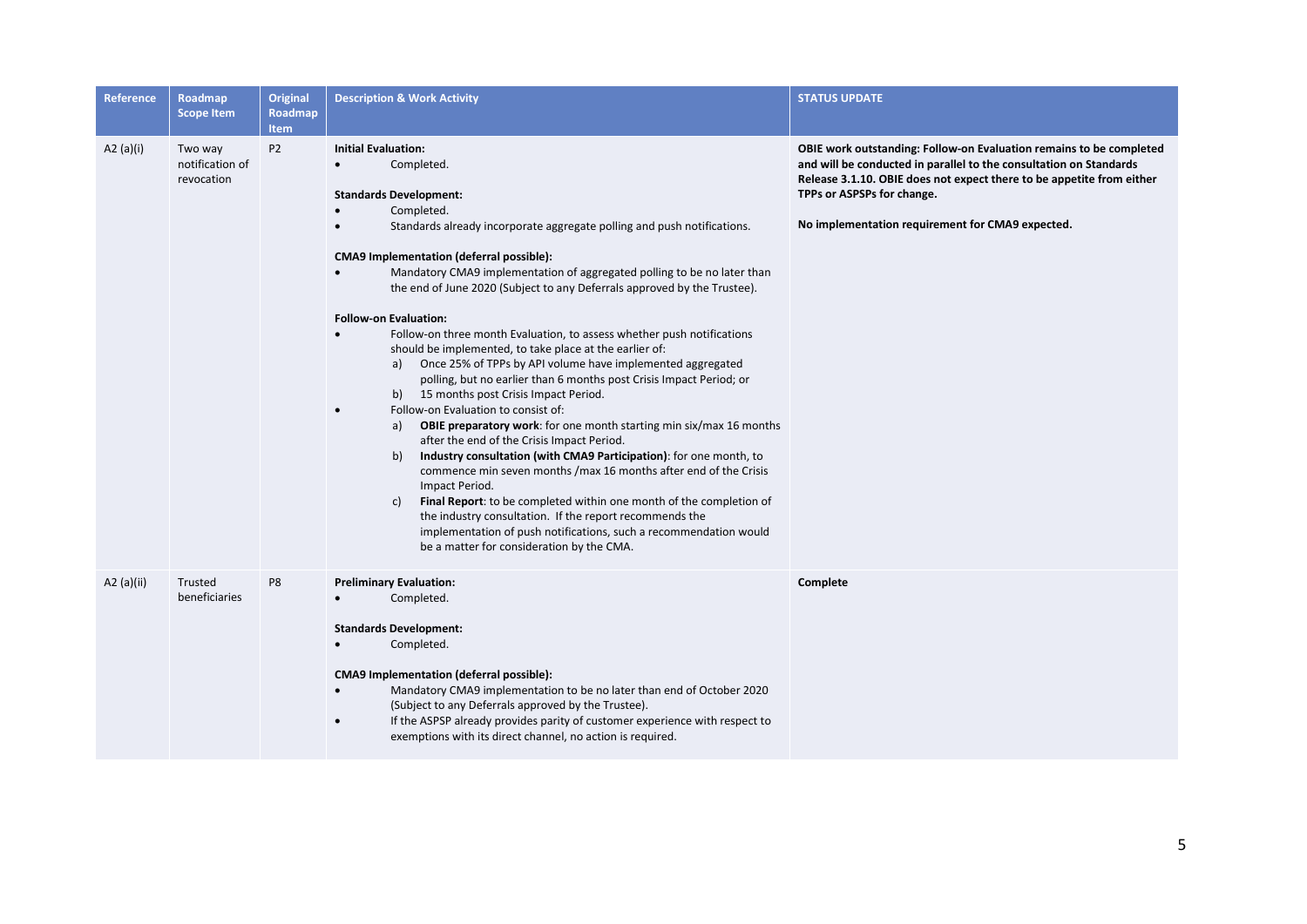| <b>Reference</b> | Roadmap<br><b>Scope Item</b> | Original<br>Roadmap<br>Item | <b>Description &amp; Work Activity</b>                                                                                                                                                                                                                                                                                                                                                                                                                                                                                                                                                                                                                                                                                                                                                                                                                                                                                                                                                                                                                                                                                                                                                                                                                                                                                                                                                                                                                                                                                                                                                                                                                                                                                                                                                                                                                                                             | <b>STATUS UPDATE</b> |
|------------------|------------------------------|-----------------------------|----------------------------------------------------------------------------------------------------------------------------------------------------------------------------------------------------------------------------------------------------------------------------------------------------------------------------------------------------------------------------------------------------------------------------------------------------------------------------------------------------------------------------------------------------------------------------------------------------------------------------------------------------------------------------------------------------------------------------------------------------------------------------------------------------------------------------------------------------------------------------------------------------------------------------------------------------------------------------------------------------------------------------------------------------------------------------------------------------------------------------------------------------------------------------------------------------------------------------------------------------------------------------------------------------------------------------------------------------------------------------------------------------------------------------------------------------------------------------------------------------------------------------------------------------------------------------------------------------------------------------------------------------------------------------------------------------------------------------------------------------------------------------------------------------------------------------------------------------------------------------------------------------|----------------------|
| A2(a)(iii)       | Reverse<br>payments          | P7                          | <b>Preliminary Evaluation:</b><br>Completed.<br>Initial evaluation of options and recommendations submitted to IESG<br>for discussion on 19 November 2019.<br>Trustee Actions published end of November 2019.<br><b>Standards Development:</b><br>Completed.<br><b>CMA9 Implementation:</b><br>Implementation Phase 1 (single immediate payments using Faster<br>Payments) - mandatory implementation to be completed by end June 2020<br>(subject to any deferrals agreed by the Trustee). In parallel, Implementation<br>Trustee to liaise directly with the ICO to confirm, or otherwise, the integrity<br>of the mandated standard. Such confirmation to be shared with the CMA9<br>prior to launch of this functionality.<br>Implementation Phase 2 (other payments) - mandatory implementation to<br>$\bullet$<br>be completed within six months after the end of the Crisis Impact Period.<br>Banks can voluntarily choose to implement these items during the CIP.<br><b>Ancillary activities:</b><br>Data privacy and security:<br>Implementation Trustee to convene and chair working group of open<br>banking stakeholders, to explore how other elements of this Roadmap,<br>such as the TPP code and the CEG, could be further strengthened in<br>future updates to the OB standards to address concerns around data<br>security.<br>Implementation Trustee to advise the CMA on the timing of this work<br>group and the timeframe for developing a plan to address the concerns<br>around data security.<br>Progress report to CMA by end of June 2020.<br>PIS customer protection:<br>Implementation Trustee to convene and co-chair with the Payment<br>Systems Regulator a working group, to identify options for addressing<br>consumer protection concerns when using FPS including PIS within the<br>open banking ecosystem. Progress report to CMA by end of August<br>2020. | Complete             |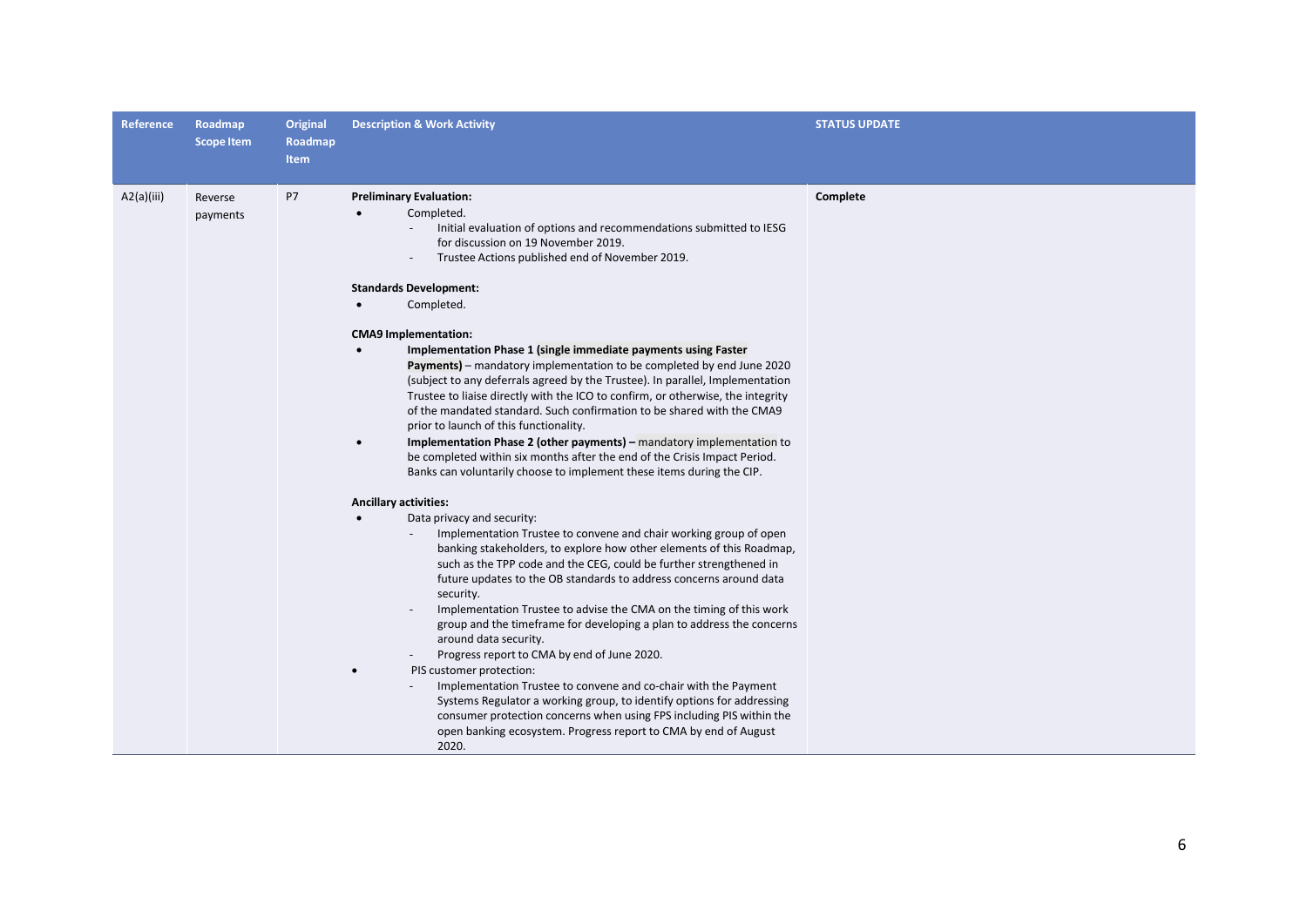| Reference   | Roadmap<br><b>Scope Item</b>      | Original<br>Roadmap<br><b>Item</b> | <b>Description &amp; Work Activity</b>                                                                                                                                                                                                                                                                                                                                                                                                                                                                                                                                                                                                                                                                                                                                                                                                                                                                                                                                                                                                        | <b>STATUS UPDATE</b> |
|-------------|-----------------------------------|------------------------------------|-----------------------------------------------------------------------------------------------------------------------------------------------------------------------------------------------------------------------------------------------------------------------------------------------------------------------------------------------------------------------------------------------------------------------------------------------------------------------------------------------------------------------------------------------------------------------------------------------------------------------------------------------------------------------------------------------------------------------------------------------------------------------------------------------------------------------------------------------------------------------------------------------------------------------------------------------------------------------------------------------------------------------------------------------|----------------------|
| A2 $(b)(i)$ | Variable<br>Recurring<br>Payments | P5(b)                              | <b>FCA Regulatory Sandbox Execution</b><br>Execution of FCA Regulatory Sandbox including provision of Report, with a<br>particular focus on consumer protection, by end of October 2020.<br><b>VRP Standards Development:</b><br>Including functional specifications, Customer Experience Guidelines,<br>consumer protection framework / rulebook, and dispute management.<br>First Draft Standards: commenced March 2020, to complete by end of<br>October 2020.<br>Industry consultation (including CMA9 Participation) on first Draft<br>$\bullet$<br>Standards: for two months, to commence four months after end of the Crisis<br>Impact Period.<br>Second Draft Standards: for one month, six months after the end of the<br>Crisis Impact Period.<br>Industry consultation (including CMA9 Participation) on second Draft<br><b>Standards:</b> for one month, to commence seven months after end of the<br>Crisis Impact Period.<br>Final Standard & Report: to be published nine months after the end of the<br>Crisis Impact Period. | Complete             |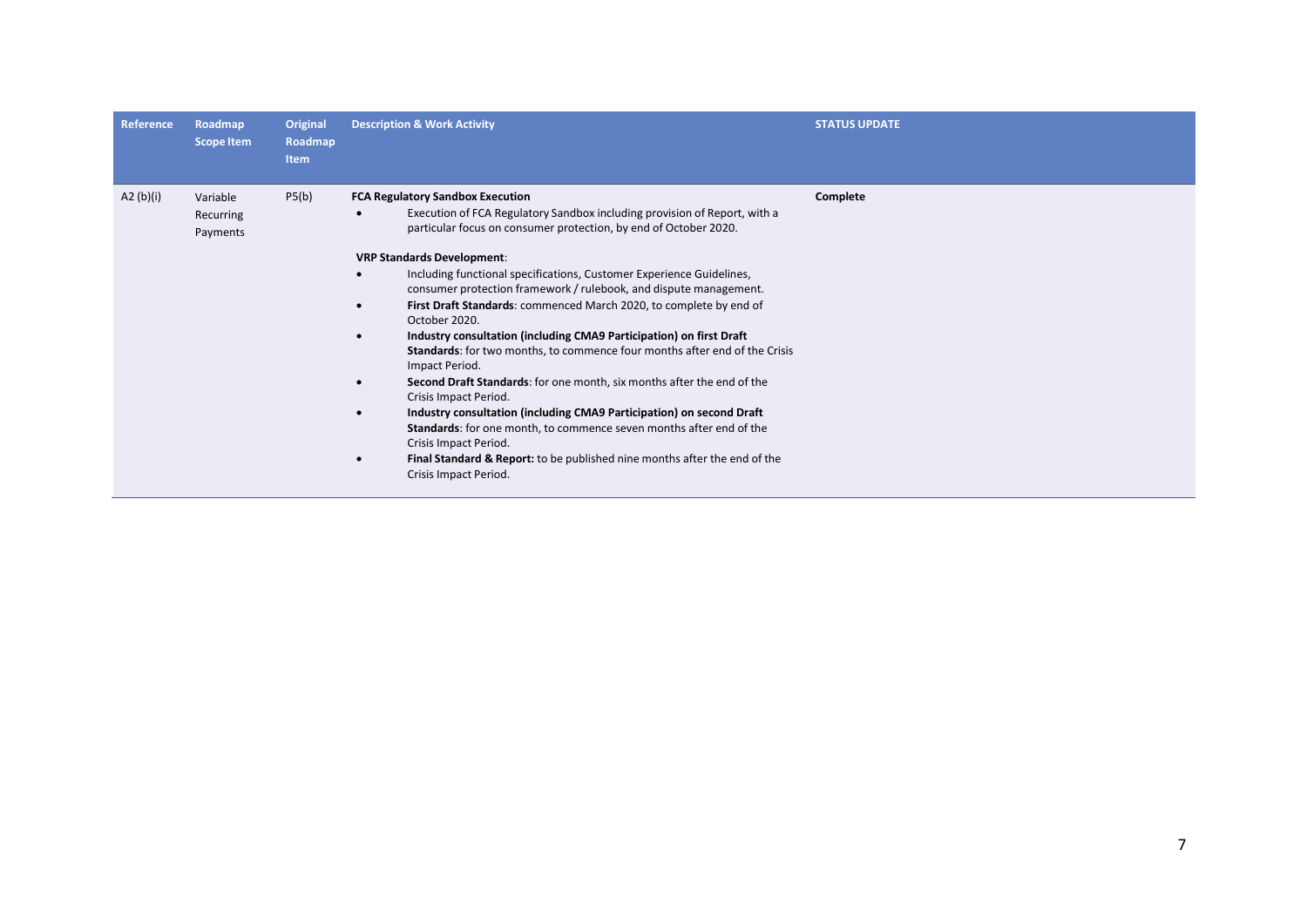| A2 (b)(iii) | Evaluation of<br>Efficacy of<br>Consent and<br>Access<br>Dashboards | P15 | <b>CASS Standards Development:</b><br>Incorporate CASS proposals into OB Standard, including technical specifications,<br>Customer Experience Guidelines and Operational Guidelines. This work to include:<br><b>OBIE preparatory work:</b> for one month in April 2020.<br>Minor industry consultation (including CMA participation, not<br>considered to be significant due to low level of complexity), during the<br>month of May 2020.<br>Standard: to be published at the end of June<br>If the OBIE preparatory work on the CASS requirements results in the need for a<br>more complex solution, consultation to be deferred until one month after the end<br>of the Crisis Impact Period.<br><b>CASS Standards CMA9 Implementation:</b> within six months of end of Crisis Impact<br>Period. | <b>OBIE work outstanding: Trustee Actions following Final Report</b><br>incorporated into Standard Release 3.1.10.<br>CMA9 Implementation Requirement: to be determined following<br>consultation on 3.1.10. |
|-------------|---------------------------------------------------------------------|-----|-------------------------------------------------------------------------------------------------------------------------------------------------------------------------------------------------------------------------------------------------------------------------------------------------------------------------------------------------------------------------------------------------------------------------------------------------------------------------------------------------------------------------------------------------------------------------------------------------------------------------------------------------------------------------------------------------------------------------------------------------------------------------------------------------------|--------------------------------------------------------------------------------------------------------------------------------------------------------------------------------------------------------------|
|             |                                                                     |     | Mandatory CMA9 implementation of the new OB Standard.<br>$\bullet$                                                                                                                                                                                                                                                                                                                                                                                                                                                                                                                                                                                                                                                                                                                                    |                                                                                                                                                                                                              |
|             |                                                                     |     | Dashboards review: from beginning of July 2020 to five months after the end of the<br>Crisis Impact Period.                                                                                                                                                                                                                                                                                                                                                                                                                                                                                                                                                                                                                                                                                           |                                                                                                                                                                                                              |
|             |                                                                     |     | Compare and contrast the consent and access dashboards that are live in the<br>$\bullet$<br>market, and where necessary recommend changes to the Customer Experience<br>Guidelines:<br>OBIE preparatory work: from the beginning of July 2020 to the end of<br>$\overline{\phantom{a}}$<br>August 2020.<br>Industry consultation (with CMA9 Participation): for two months<br>starting two months after the end of the Crisis Impact Period.<br><b>Report:</b> dashboard review report to be published five months after the<br>end of the Crisis Impact Period.                                                                                                                                                                                                                                      |                                                                                                                                                                                                              |
|             |                                                                     |     | <b>Dashboards Standards Development:</b><br>If changes to the Customer Experience Guidelines are necessary following Evaluation,<br>$\bullet$<br>then the Customer Experience Guidelines shall be updated to incorporate those changes:<br>OBIE preparatory work: for one month starting five months after the end of<br>the Crisis Impact Period.<br>Industry consultation (with CMA9 Participation): for two months starting six<br>months after the end of the Crisis Impact Period.<br><b>Standard:</b> to be published nine months after the end of the Crisis Impact<br>Period.<br>Dashboards CMA9 Implementation: to be completed within 15 months after the end of the Crisis<br>Impact Period.                                                                                               |                                                                                                                                                                                                              |
|             |                                                                     |     | If there is an update to the Customer Experience Guidelines, the CMA9 shall implement<br>those updated guidelines.                                                                                                                                                                                                                                                                                                                                                                                                                                                                                                                                                                                                                                                                                    |                                                                                                                                                                                                              |
|             |                                                                     |     |                                                                                                                                                                                                                                                                                                                                                                                                                                                                                                                                                                                                                                                                                                                                                                                                       |                                                                                                                                                                                                              |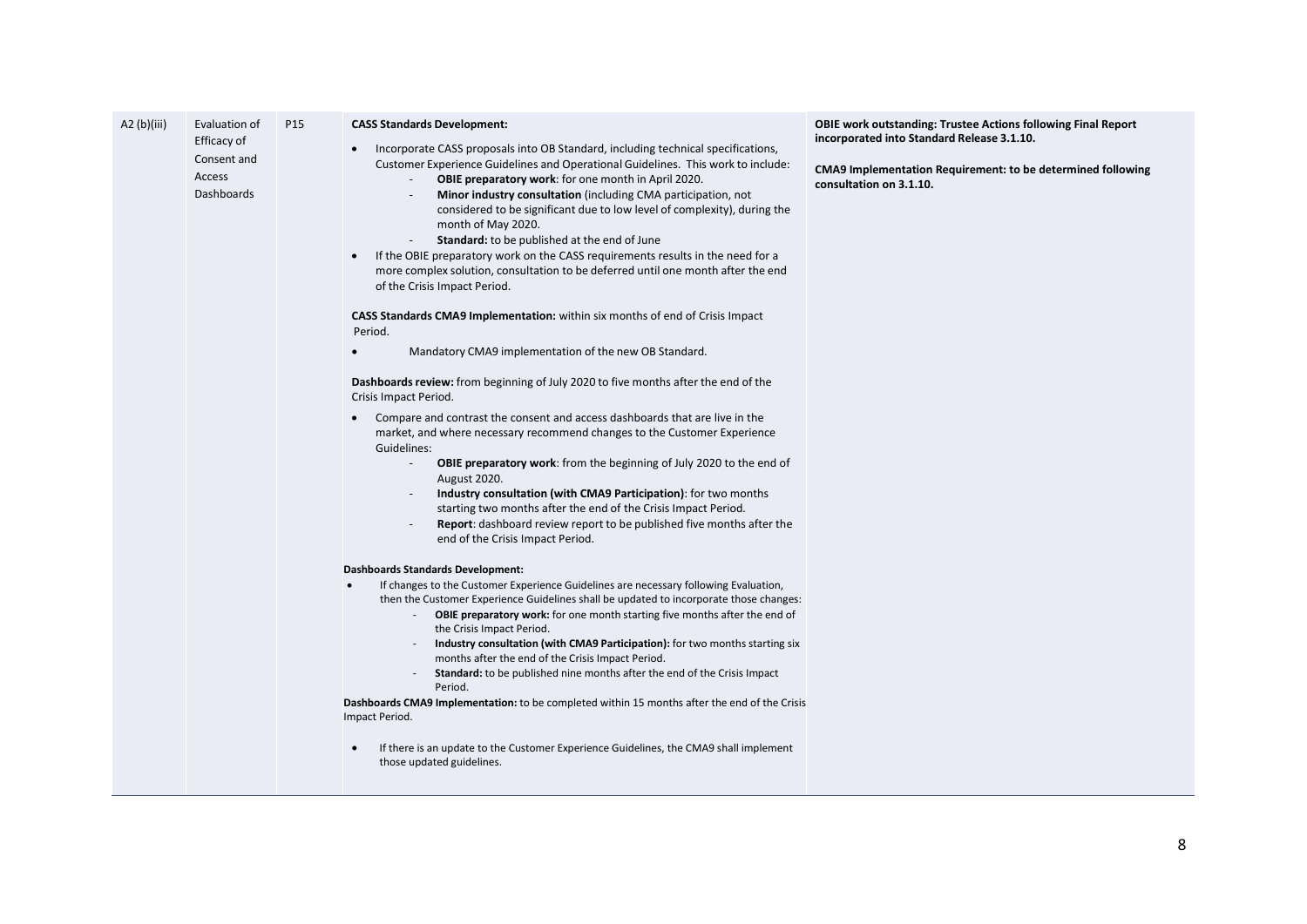| Reference   | Roadmap<br><b>Scope Item</b>        | <b>Original</b><br>Roadmap<br><b>Item</b> | <b>Description &amp; Work Activity</b>                                                                                                                                                                                                                                                                                                                                                                                                                                                                                                                                                                                                                                                                                                                                                                                                                                                                                                                                                                        | <b>STATUS UPDATE</b>                                                                                                                                                                                                                 |
|-------------|-------------------------------------|-------------------------------------------|---------------------------------------------------------------------------------------------------------------------------------------------------------------------------------------------------------------------------------------------------------------------------------------------------------------------------------------------------------------------------------------------------------------------------------------------------------------------------------------------------------------------------------------------------------------------------------------------------------------------------------------------------------------------------------------------------------------------------------------------------------------------------------------------------------------------------------------------------------------------------------------------------------------------------------------------------------------------------------------------------------------|--------------------------------------------------------------------------------------------------------------------------------------------------------------------------------------------------------------------------------------|
| A2 (c)(ii)  | MI                                  | P17                                       | <b>OBIE Preparatory Activity:</b><br><b>Draft Standards:</b> an OBIE Discovery phase to include design of improved MI<br>provision and reporting, with co-ordination of development with other regulators,<br>to ensure consistent definitions and reporting requirements, commenced March<br>2020, to complete by end of June 2020.<br>Industry Consultation (including CMA9 Participation): for two months, to start at the<br>end of the Crisis Impact Period.<br>Final Standards: to be published three months after the end of the Crisis Impact Period.<br><b>CMA9 Implementation:</b><br>Mandatory CMA9 implementation of the OB Standard to be completed nine<br>months after the end of the Crisis Impact Period.<br><b>Ongoing Monitoring:</b><br>Ongoing monitoring and review of the MI, which may include input from the<br>Customer Evaluation Framework (A2)(c)(iii), to start nine months after the end of<br>the Crisis Impact Period.                                                       | OBIE work outstanding: build work for MI solution currently being<br>undertaken by Directory/Product team.<br><b>CMA9</b> need to deliver Enhanced MI Submission<br>mechanism.<br>No additional implementation requirements for CMA9 |
| A2 (c)(iii) | Customer<br>Evaluation<br>Framework | N/A                                       | <b>OBIE Preparatory Activity -Framework Development:</b><br>In conjunction with the Personal Finance Research Centre (PFRC) at the<br>University of Bristol, work to develop a meaningful framework and consult<br>on the purpose, governance and key components of the framework and the<br>relevant measures, to be completed by end of June 2020 (scope to also<br>include Account Comparison).<br>Industry Consultation (including CMA9 Participation): to commence from the end of<br>Crisis Impact Period for two months.<br>Initial Report: completion within six months of the end of the Crisis Impact Period.<br>CMA to consider any proposals / actions arising from this workstream prior<br>to being mandated by the Implementation Trustee.<br><b>Ongoing Reporting:</b><br>Periodic reviews from the start of 2021 (scope to also include Account<br>Comparison).<br>Consideration of Trustmark if further evidence demonstrate that it would be<br>beneficial for the Open Banking ecosystem. | <b>CEF Framework completed</b><br>Ongoing reporting agreed by IESG and now BAU.<br>No implementation requirements for CMA9                                                                                                           |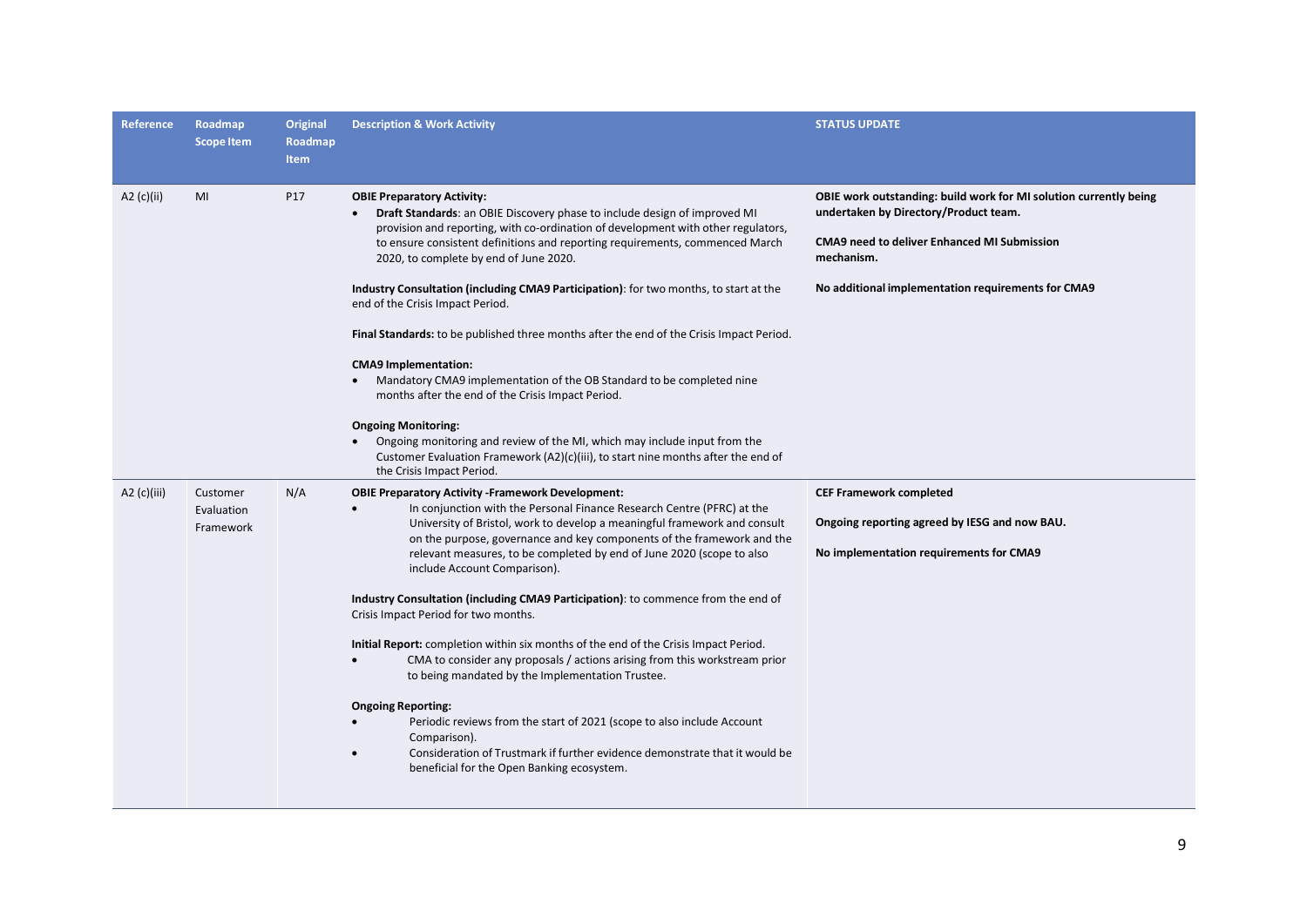| <b>Reference</b> | Roadmap<br><b>Scope Item</b>                                                                              | Original<br>Roadmap<br><b>Item</b> | <b>Description &amp; Work Activity</b>                                                                                                                                                                                                                                                                                                                                                                                                                                                                                                                                                                                                                                                                                                                                                                                                                                                                                                                                                                                                                                                                                                            | <b>STATUS UPDATE</b>                                                                                                                                                                                                                                                                   |
|------------------|-----------------------------------------------------------------------------------------------------------|------------------------------------|---------------------------------------------------------------------------------------------------------------------------------------------------------------------------------------------------------------------------------------------------------------------------------------------------------------------------------------------------------------------------------------------------------------------------------------------------------------------------------------------------------------------------------------------------------------------------------------------------------------------------------------------------------------------------------------------------------------------------------------------------------------------------------------------------------------------------------------------------------------------------------------------------------------------------------------------------------------------------------------------------------------------------------------------------------------------------------------------------------------------------------------------------|----------------------------------------------------------------------------------------------------------------------------------------------------------------------------------------------------------------------------------------------------------------------------------------|
| A2(d)            | <b>Evolving Open</b><br><b>Banking</b><br>Standards re<br>Confirmation<br>of Payee and<br><b>CRM Code</b> | P <sub>19</sub>                    | <b>OBIE Preparatory Activity:</b> to complete by end of October 2020.<br>Develop the OB Standards (including CEG and OG), in conjunction with Pay.UK,<br>the Lending Standards Board and the Payment Systems Regulator, to ensure<br>maintenance of low-friction, no obstacle customer journeys that take account of<br>the requirements of the Contingent Reimbursement Model (CRM) code and<br>Confirmation of Payee (CoP).<br>Industry Consultation (to include CMA9 participation):<br>Industry consultation (including CMA9 Participation): for two months, to<br>commence four months after the end of the Crisis Impact Period.<br><b>Final Standards:</b><br>Final Standard: to be published seven months after the end of the Crisis Impact<br>Period.<br>The CMA's expectation is that the CMA9 will not implement CoP into any PIS<br>customer journeys until the OB Standards specified in this Roadmap item have<br>been developed and published.<br><b>CMA9 Implementation:</b><br>Mandatory CMA9 implementation of the new OB Standard to be completed<br>$\bullet$<br>within 13 months after the end of the Crisis Impact Period. | OBIE work outstanding: Transaction Risk Indicators work will be<br>completed with Standards Release 3.1.10.<br>No implementation requirement expected on the CMA9 under Release<br>3.1.10<br>Potential for future requirement on CMA9 dependent on pay.uk and<br><b>PSR</b> decisions. |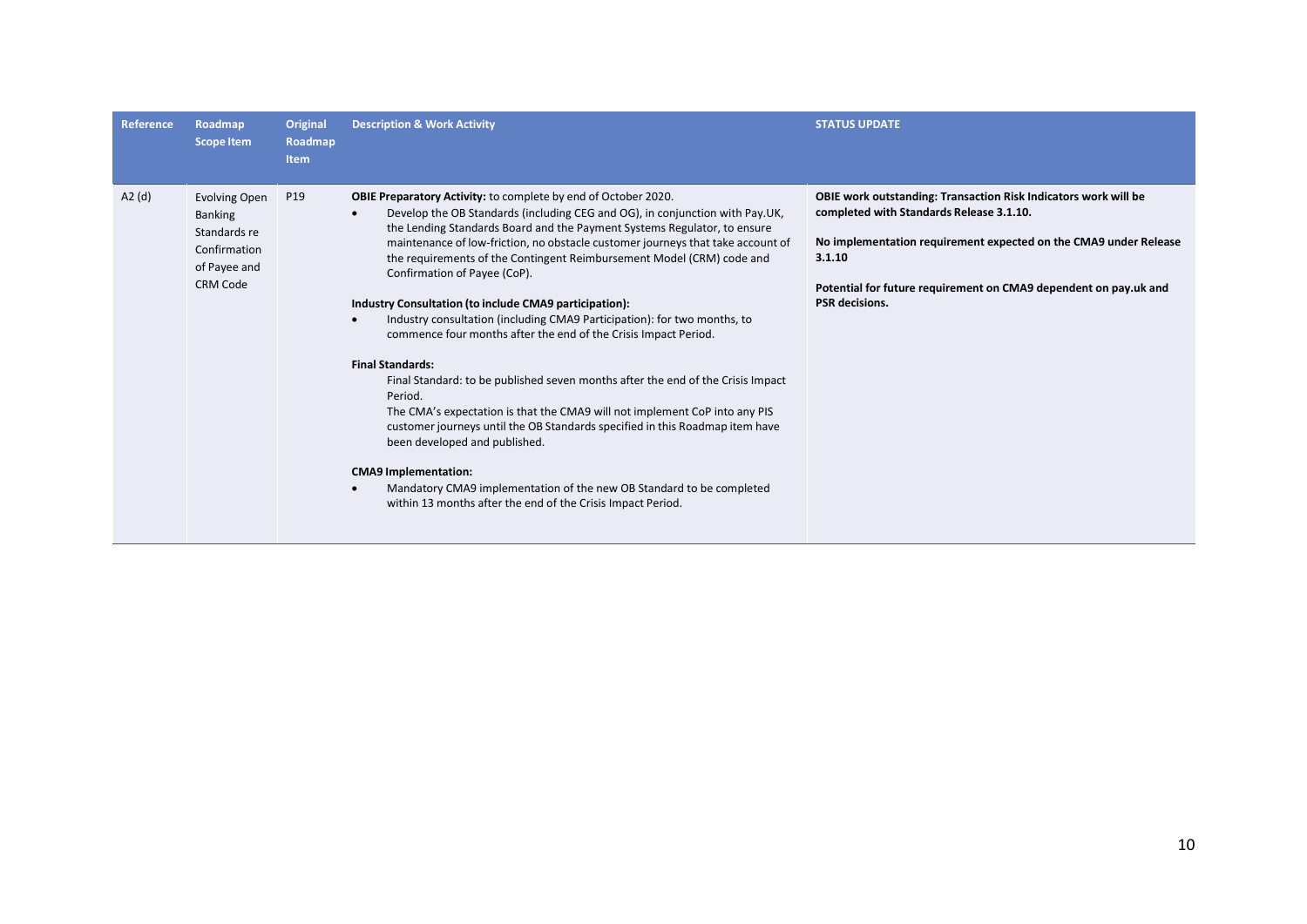**Section 2**: Items that Relate to Conformance, Availability and Performance (A3 – A5)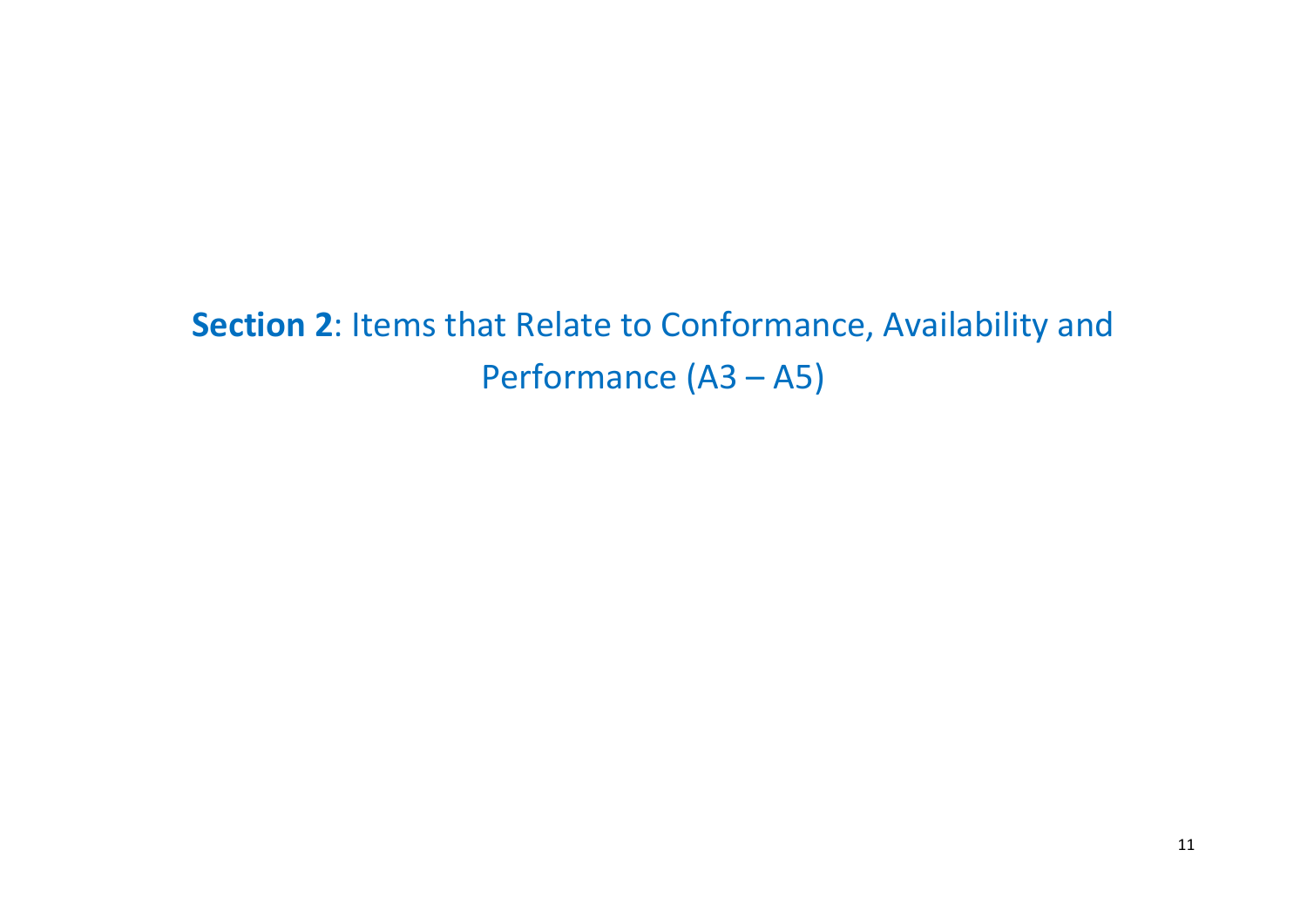| <b>Reference</b> | Roadmap<br><b>Scope Item</b>                | <b>Original</b><br><b>Roadmap</b><br><b>Item</b> | <b>Description &amp; Work Activity</b>                                                                                                                                                                                                                                                                                                                                                                                                                                                                                       | <b>STATUS UPDATE</b>                                                                                                                                                               |
|------------------|---------------------------------------------|--------------------------------------------------|------------------------------------------------------------------------------------------------------------------------------------------------------------------------------------------------------------------------------------------------------------------------------------------------------------------------------------------------------------------------------------------------------------------------------------------------------------------------------------------------------------------------------|------------------------------------------------------------------------------------------------------------------------------------------------------------------------------------|
| A <sub>3</sub>   | Functional and<br><b>CEG</b><br>Conformance | N/A                                              | <b>CMA9</b> Implementation:<br>Version 3.1.3. CMA9 conformance required by 23rd March 2020.<br>$\bullet$<br>Version 3.1.4. CMA9 conformance required by 20 <sup>th</sup> June 2020. (subject to<br>any Deferrals approved by the Trustee).<br>Version 3.1.5. CMA9 conformance required within three months after the<br>$\bullet$<br>end of the Crisis Impact Period.<br><b>Ongoing Conformance:</b><br>Ongoing Conformance review to ensure continued conformance with the<br>latest implemented versions of the Standards. | CMA Conformance to 3.1.10 will be required.<br>Ongoing conformance as part of the CMA Order will become BAU.<br>Includes any deferrals or waivers provided by Monitoring Function. |
| A <sub>4</sub>   | Performance<br>Improvement<br>Plans         | N/A                                              | <b>CMA9</b> Implementation:<br>Initial Performance Improvement Plans (PIPs) for relevant CMA9 Providers,<br>to be issued at end of August 2020.<br><b>Ongoing Review:</b><br>On-going review by OBIE monitoring function. Further Performance<br>Improvement Plans (PIPs) will be issued as and when required.                                                                                                                                                                                                               | Complete                                                                                                                                                                           |
| A <sub>5</sub>   | Improvement<br>in API<br>Performance        |                                                  | Item deleted<br>Requirement to develop consistent definitions and reporting requirements<br>incorporated within A2(c)(ii) Management Information.                                                                                                                                                                                                                                                                                                                                                                            |                                                                                                                                                                                    |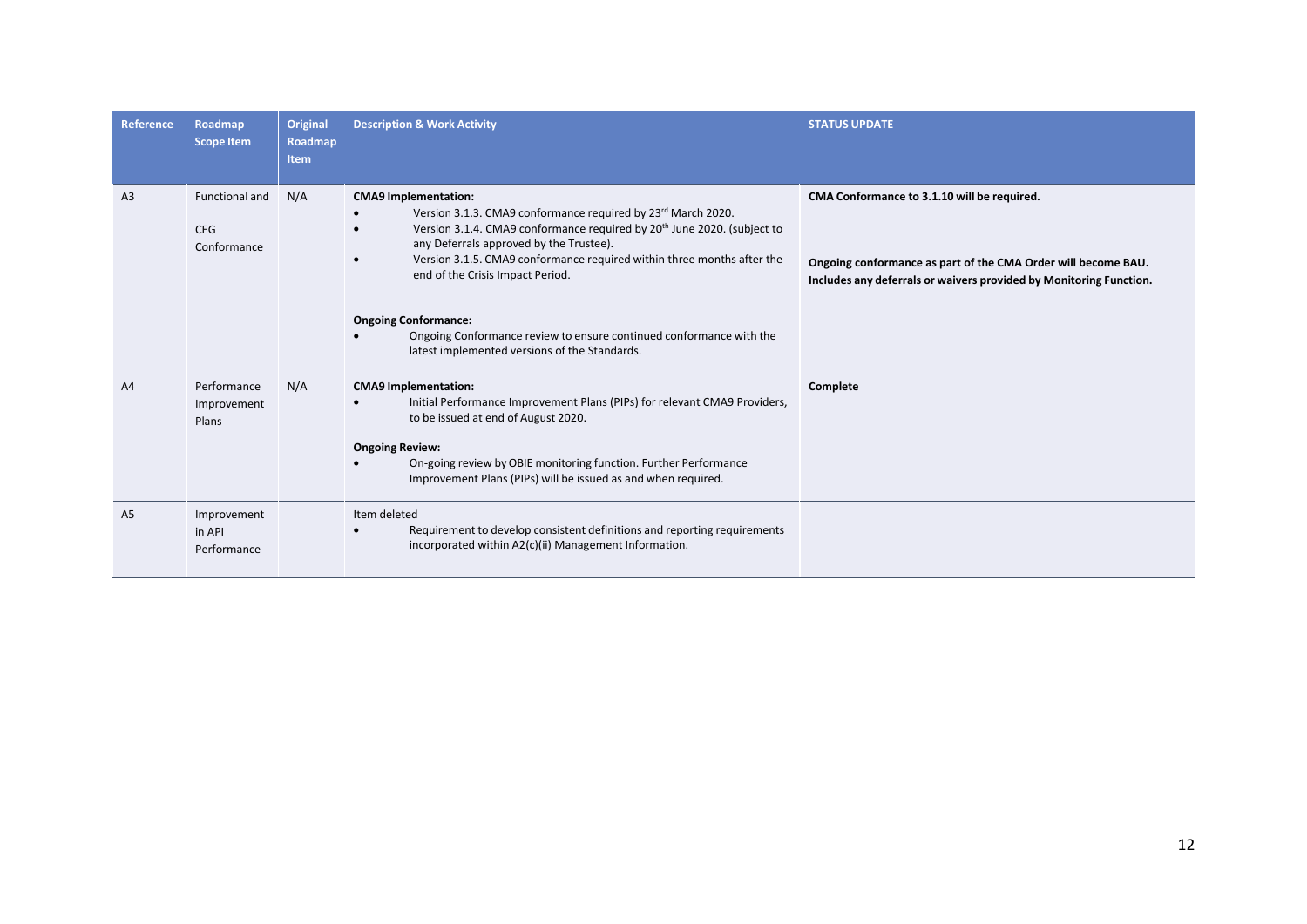**Section 3:** Items that Relate to Customer Adoption (A7 – A13)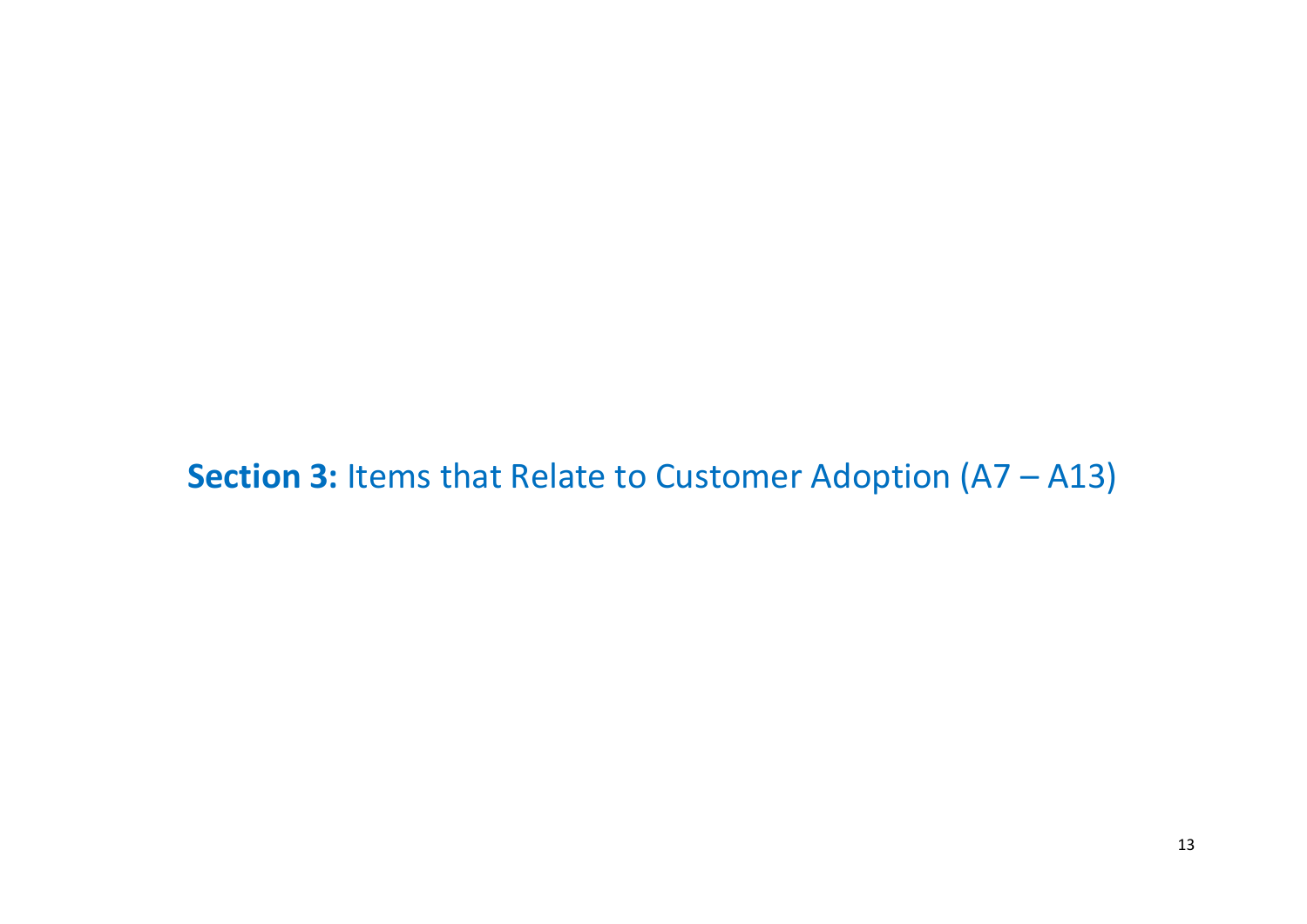| Reference | Roadmap<br>Scope Item                                                                                                                                                                          | <b>Original</b><br>Roadmap<br><b>Item</b> | <b>Description &amp; Work Activity</b>                                                                                                                                                                                                                                                                                                                                                                                                                                                                                                                                                                                                                                                                                                                                                                                                                                                                                                                                                                                                                                                                                                                                                                                                                                                                                                                                                                                                                               | <b>STATUS UPDATE</b>                                                                                    |
|-----------|------------------------------------------------------------------------------------------------------------------------------------------------------------------------------------------------|-------------------------------------------|----------------------------------------------------------------------------------------------------------------------------------------------------------------------------------------------------------------------------------------------------------------------------------------------------------------------------------------------------------------------------------------------------------------------------------------------------------------------------------------------------------------------------------------------------------------------------------------------------------------------------------------------------------------------------------------------------------------------------------------------------------------------------------------------------------------------------------------------------------------------------------------------------------------------------------------------------------------------------------------------------------------------------------------------------------------------------------------------------------------------------------------------------------------------------------------------------------------------------------------------------------------------------------------------------------------------------------------------------------------------------------------------------------------------------------------------------------------------|---------------------------------------------------------------------------------------------------------|
| A7        | Root Cause<br>Analysis (RCA)<br>on consent<br>success<br>(including<br>consideration<br>of alternative<br>authentication<br>mechanisms<br>such as<br>decoupled/<br>embedded/<br>delegated SCA) | <b>P4</b>                                 | A root cause analysis of the low rate of consent success, identifying underlying<br>problems and potential solutions to increasing consent rates, separating AIS and PIS,<br>and to include a review of the impact of polling.<br><b>OBIE Preparatory Activity:</b> including consultations with TPPs, to be completed by the<br>end of June 2020.<br>Bilateral investigations with CMA9: to start at the end of the Crisis Impact Period, for<br>five months.<br>To identify specific problems and solutions at a CMA9 provider level, and to<br>$\bullet$<br>understand if there any problems and solutions at an all-CMA9 level<br>Reasonable requirements on individual CMA9 providers may be issued, as<br>$\bullet$<br>part of a Performance Improvement Plan, following the bilateral<br>investigations.<br><b>Report:</b> to be completed by eight months after the end of the Crisis Impact Period:<br>Dependent on recommendations from the root cause analysis, the Report<br>will review alternative mechanisms for authentication such as decoupled,<br>embedded or delegated SCA.<br>The Report may include recommendations for CMA implementation, which<br>will be considered by the Trustee in consultation with the CMA.<br>Any implementation requirement for an alternative authentication method<br>$\bullet$<br>arising from this item will not be mandated unless and until the CMA is<br>satisfied that its adoption would be proportionate. | Review of consent success rate to be discussed at Mar IESG.<br>No additional roadmap activity expected. |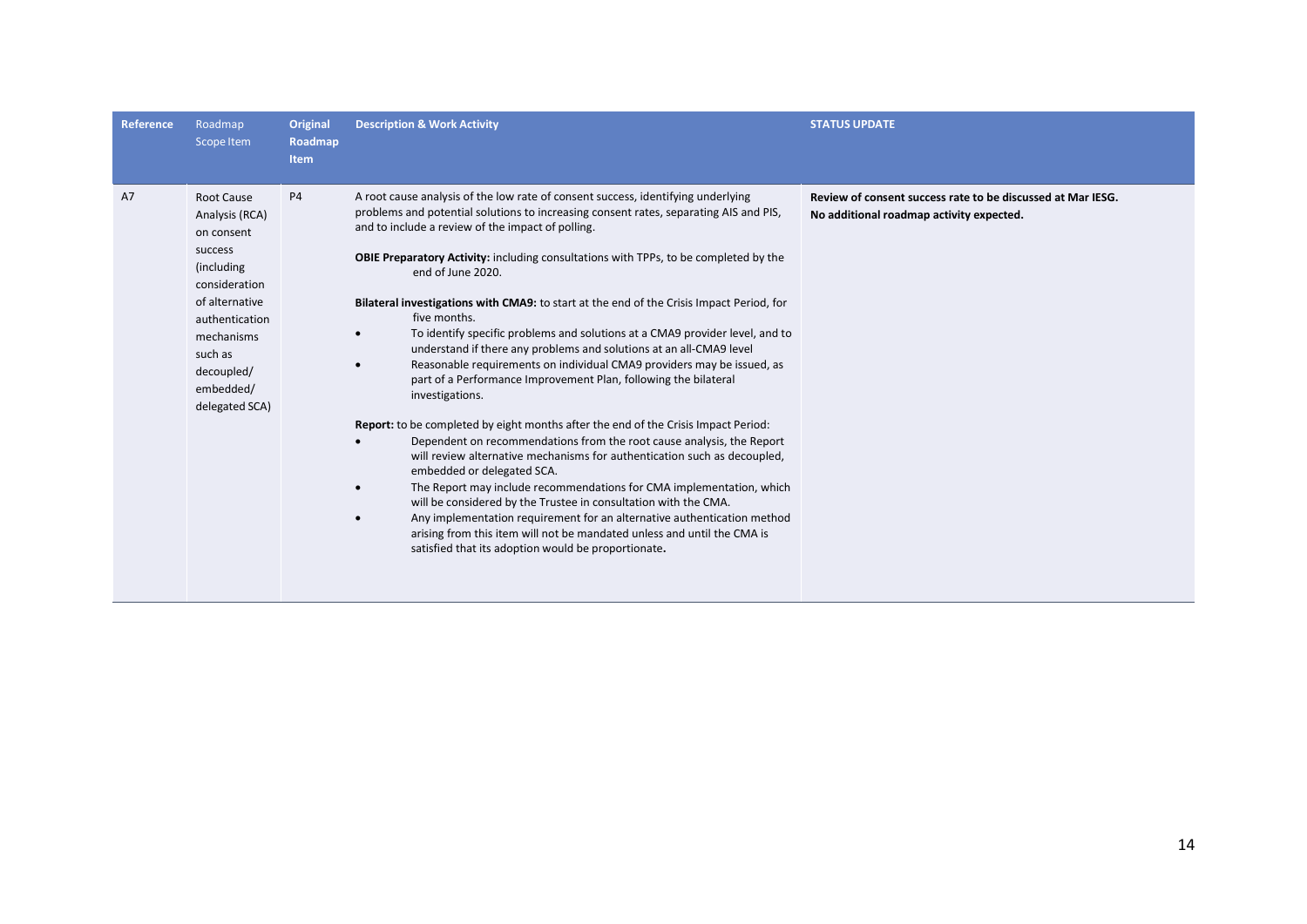| A10 | Sweeping | N/A<br>(linked to<br>P5b) | OBIE Preparatory Activity: April 2020 - end October 2020<br>Review: to include a formal definition of "sweeping", and consideration of<br>$\bullet$<br>existing payment methods to deliver sweeping such as Open Banking Single<br>Immediate Payments, card-based continuous payment authority, and variable<br>Direct Debits, and Variable Recurring Payments (aligned to the A2(b)(i)<br>Evaluation), to be completed by end October 2020.<br>OBIE Report: to be presented for industry consultation.<br>$\bullet$ | CMA9 implementation requirement: implementation of VRPs for<br>Sweeping in line with CMA agreement. |
|-----|----------|---------------------------|----------------------------------------------------------------------------------------------------------------------------------------------------------------------------------------------------------------------------------------------------------------------------------------------------------------------------------------------------------------------------------------------------------------------------------------------------------------------------------------------------------------------|-----------------------------------------------------------------------------------------------------|
|     |          |                           | Industry consultations (to include CMA9 participation):                                                                                                                                                                                                                                                                                                                                                                                                                                                              |                                                                                                     |
|     |          |                           | Industry consultation (including CMA9 Participation) on OBIE Report: for two<br>$\bullet$<br>months, to commence four months after end of the Crisis Impact Period.<br>Industry consultation (including CMA9 Participation) on Draft Standard: for<br>$\bullet$<br>one month, to commence seven months after end of the Crisis Impact Period.                                                                                                                                                                        |                                                                                                     |
|     |          |                           | <b>Standards Development:</b>                                                                                                                                                                                                                                                                                                                                                                                                                                                                                        |                                                                                                     |
|     |          |                           | Draft Standard: to be completed seven months after the end of the Crisis<br>$\bullet$<br>Impact Period.<br>Final Standard and Report: to be completed nine months after the end of the<br>$\bullet$<br>Crisis Impact Period.<br>Should the Report recommend that VRPs should be the preferred or default<br>$\bullet$<br>method for sweeping, CMA to be satisfied that adoption would be<br>appropriate and proportionate prior to approval of any implementation.                                                   |                                                                                                     |
|     |          |                           | The above activities shall, as a minimum:                                                                                                                                                                                                                                                                                                                                                                                                                                                                            |                                                                                                     |
|     |          |                           | Determine how consumers should be protected and disputes managed,<br>$\bullet$<br>including implications for DMS.<br>Review the proportionality of any recommendations for implementation.<br>$\bullet$<br>Consider how such functionality could be enabled in the market.<br>$\bullet$                                                                                                                                                                                                                              |                                                                                                     |
|     |          |                           | <b>CMA9 Implementation:</b> to be completed within six months of publishing the Standard<br>starting from nine months after the end of the Crisis Impact Period.                                                                                                                                                                                                                                                                                                                                                     |                                                                                                     |
|     |          |                           |                                                                                                                                                                                                                                                                                                                                                                                                                                                                                                                      |                                                                                                     |